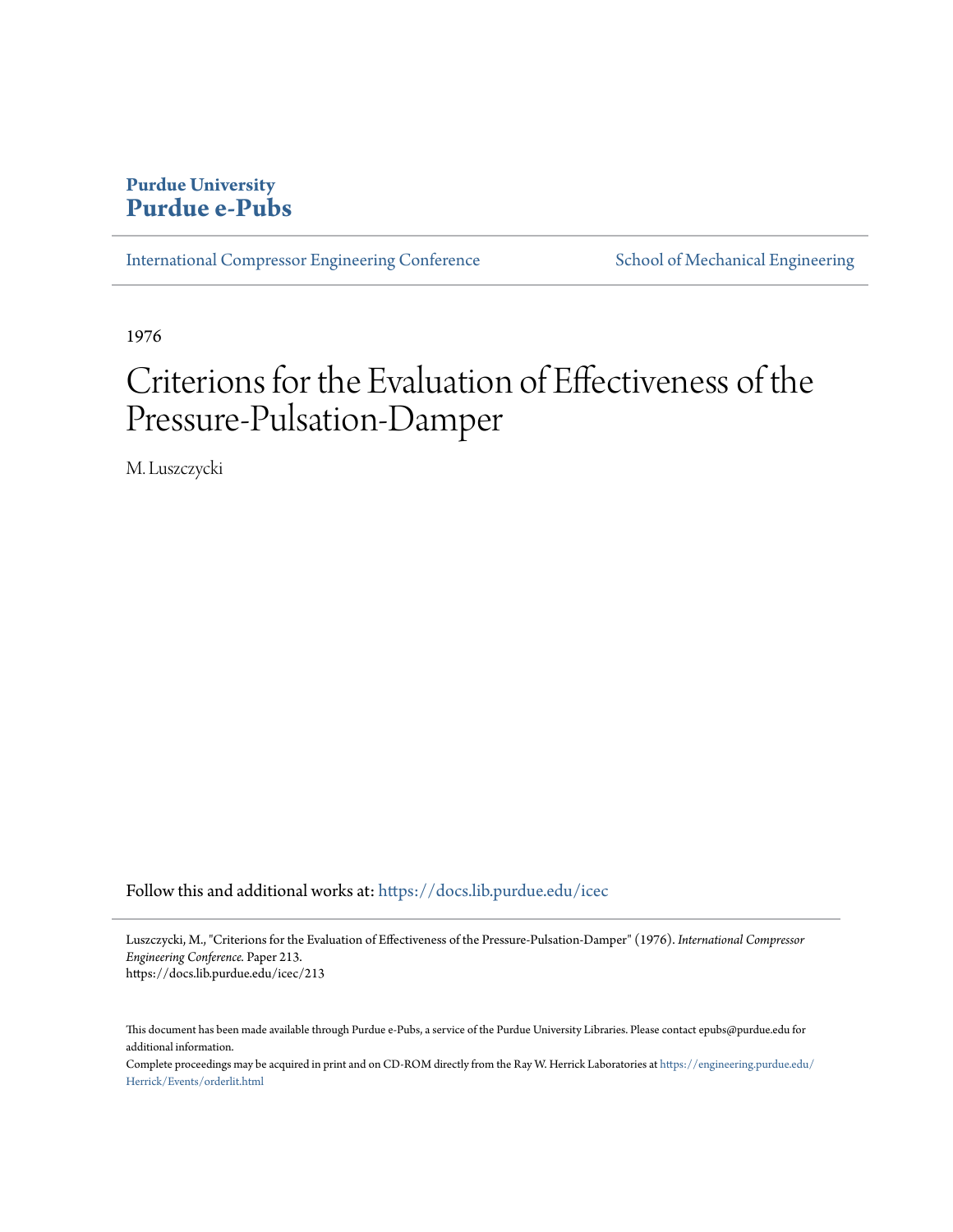# CRITERIONS FOR THE EVALUATION OF THE EFFECTIVENES OF THE PRESSURE-PULSATION-DAMPER

Marian Luszczycki, Adjunct, Instytut Aparatury Przemyslowej i Energetyki, Politechnika Krakowska, Krakow, Poland

#### INrRODUCTION

The effectiveness of damper depends essentially on the place of its location and on characteristics of a pipe-line beyond the damper or, more precisely on the characteristics /impedance/ of technological elements and fitting following the damper. A condition for the choice of a right damper to <sup>a</sup>given installation is consideration of influence of their parameters on the effectiveness of a damper. It is necessary also to consider the influence of a damper it self which has to be considered as the additional concentrated element build into the homogeneous section of <sup>a</sup>pipe-line on pressure pulsation before and beyont it. The first step on the way to complete solution of the problem of correct choice of a damper to the installation of reciprocating compressor is working out the way of evaluation of effectiveness of pressurepulsation-dampers. It should consider all factors having influence on the effectiveness.

## REVIEW OF CRITERIONS FOR EVALUATION OF DAMPING

For evaluation of the effect of reduction of pressure pulsation due to the installed damper, some criterions making it possible to express their action in numerical form are necessary. They should also be a ground for comparissons between different dampers applied in the installation and for proving which one would be the best in <sup>a</sup>given case.

#### Damping Rate

The most often employed measure of the effect of reducing of pressure pulsation in a pipe-line is the damping rate  $K_t$  being the ratio of pressure fluctuation rates in a pipe-line before and beyond the damper.

$$
K_t = \frac{\delta_1}{\delta_2}
$$
 ...................../1/

For a damper with small hydraulic resistance, the damping rate is simply the ratio of absolute values of pressure pulsation /peak-to-peak/ before and beyond the damper /Fig. 1/.





Fig. 1. Sketch illustrating the way of determining the damping rate:  $C - compressor$ , T - damper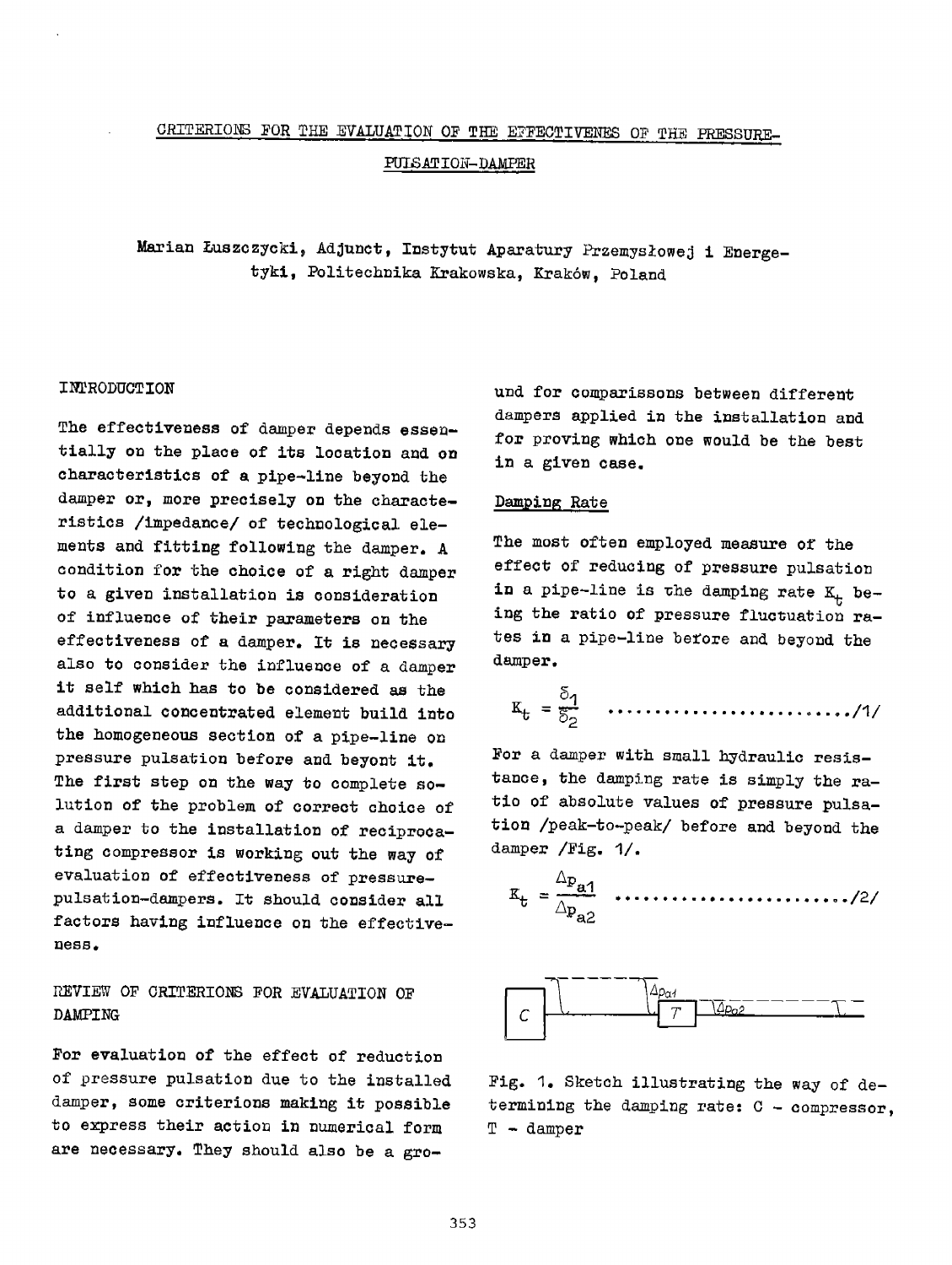The damping rate defined as above is appriopriate for applying in experimental investigation of different dampers in order to compare them i. e. the evaluation of influence of different construction elements upon the degree of reducing the pressure pulsation  $[1]$ ,  $[3]$ . It must be remembered that the damping rate characterises the effect of damping only in some idealised conditions. It is assumed that in a pipe-line sections preceding and following the damper stretch solely running pressure waves having constant am<sup>p</sup>litude /Fig. 1/. Such case is very rare in practice. To include a damper into the <sup>p</sup>ipe-line system means to load it with <sup>a</sup> device reflecting the pressure pulsation waves. Due to resonance, in any section of <sup>a</sup>pipe-line following the damper pressure pulsation may reach high values although they have been lowered by damper action to permitted level in preceding section.

#### Rate of Damping of Maximum Values

Some investigators  $[2]$  ,  $[4]$  as a criterion of reduction of pressure pulsation take the rate of damping the maximal values  $K_{t,m}$  defined as a ratio of maximal absolute values of pressure pulsation in pipe-line sections preceding and following the damper /Fig. 2/.



Fig. 2. Sketch illustrating the way of determining the rate of damping of maximum values

• ljil •••••••••• ~ • ~~~ ~~~ ........ /~I

Such an approach has been dictated by the

necessity of considering the damper action not in an isolated way, but together with the adjacent pipe-line system. It is known that the maximum absolute value of pressure pulsation occurs just by the compressor and beyond the damper this value depends on characteristic of an element placed there or more precisely, on its impedance. So it is possible to obtain the formula for evaluation of the rate of damping of maximum values in a simple pipe-line system, taking into consideration the reflected waves.

$$
K_{tm} = \cos \frac{\omega l}{a} - \frac{z_{f}^{2}}{z_{2} z_{1}} \sin \frac{\omega l_{1}}{a} \sin \frac{\omega l_{2}}{a} + \frac{z_{f}}{z_{2}} \sin \frac{\omega l_{1}}{a} \cos \frac{\omega l_{2}}{a} + \frac{z_{f}}{z_{1}} \sin \frac{\omega l}{a} \dots
$$

where: 1,  $1_1$ ,  $1_2$  - lenghts of sections in accordance with Fig. 2,  $Z_{\phi}$  - wave impedance of a pipe-line,  $\mathbb{Z}_2$  - impedance of a damper,  $Z_1$  - impedance of load, a - velocity of sound ,  $\omega$  - circular frequency of pressure changes. It is possible to obtain from the general equations /4/ the series of formulas for different given pipe-line systems. For instance, for a system Which consists of pipe-line, vessel having volume V and a second pipe-line closed in an acoustic sense, introducing:

$$
Z_{\text{f}} = \frac{\rho_0^{\text{a}}}{A_{\text{r}}}, \quad Z_2 = \frac{\rho_0^{\text{a}}}{10^{\text{V}}}, \quad Z_3 = \infty
$$

we get:

$$
K_{tm} = \cos \frac{\omega l}{a} - \frac{\omega V}{A_a} \sin \frac{\omega l_1}{a} \cos \frac{\omega l_2}{a} \dots /5
$$

where  $A_r$  is the cross-section of a pipeline. The rate of damping of maximum values  $K_{tm}$  undoubtedly characterises the effectiveness of a damper, but doesn't allow to estimate the suitability of its installation into the considered pipe-line sys-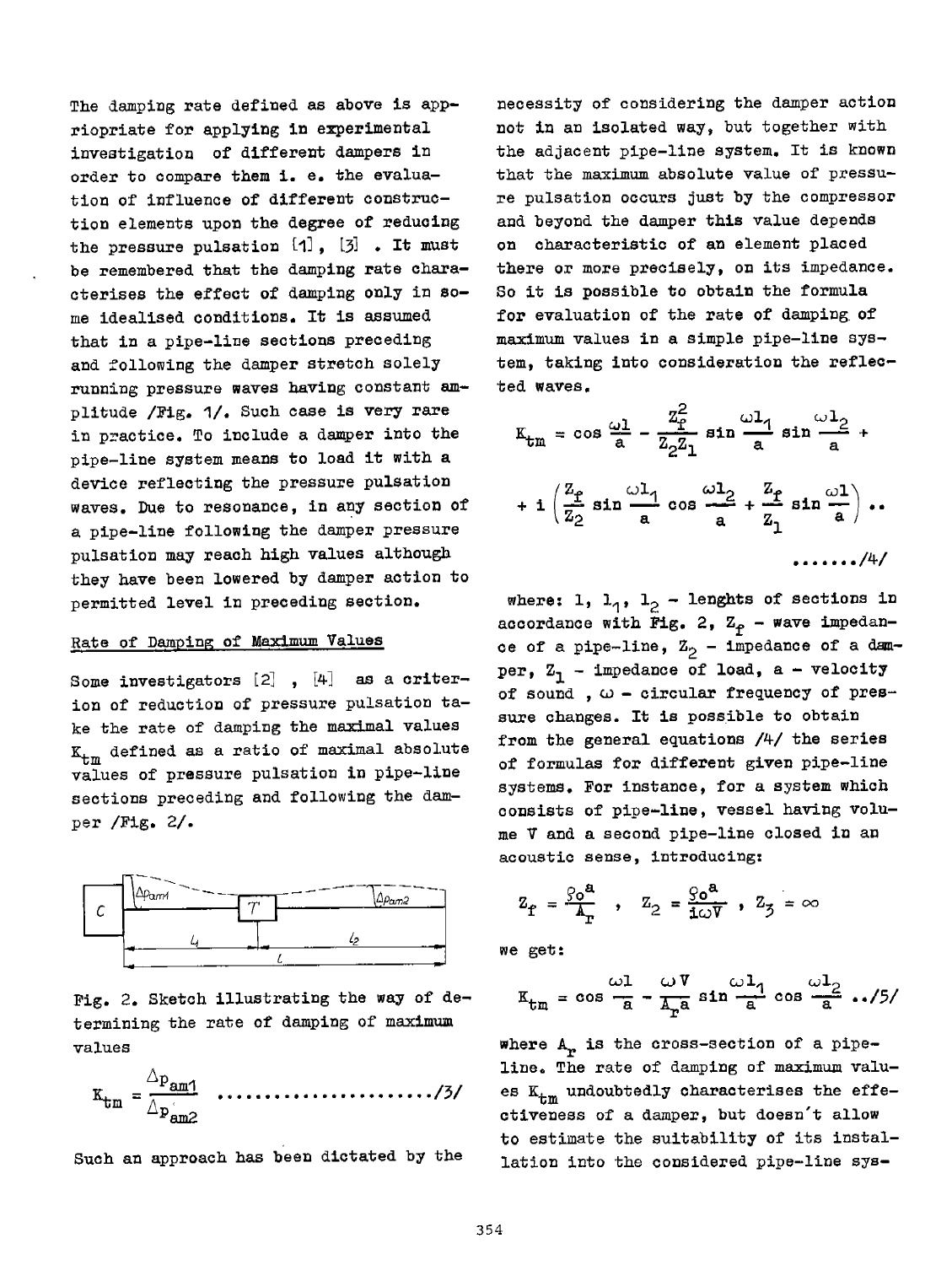tem. Thus, the evaluation of the effectiveness of the damper, expressed by  $K_{t,m}$  has small usefullness in practical applications.

#### Rate of Introduced Damping

Because of shortcoming of the above introduced criterions some authors [51 conclude that it is much more appriopriate to evaluate the effect of reducing of pressure pulsation by the rate of introduced damping  $W_t$ . Let the absolute value of pressure pulsation just beyond the compressor be  $\Delta p_{\bf q}$  and in some another point beyond the proposed damper be  $\Delta p_{a2}$  /Fig. 3a/. After introducing damper T /Fig. 3b/ into the system, absolute values of pressure pulsation will be  $\Delta p_{\bf a1}^{\prime}$  and  $\Delta p_{\bf a2}^{\prime}$  respectively. The rate of introduced damping  $W_t$  is defined by following ratios: In the stretch before the damper:

Llpa1 wt1 = zP;1 ····ft···················/6/

In the stretch beyond the damper:

 $\boldsymbol{\Lambda}$ 

~Pa2 wt2 =----........................ /71 Llp;2



Fig. 3. Sketches for determining the rate of introduced damping

After introducing the rate defined by equations /6/ and /7/ it is possible to assess more precisely the influence of the damper on the pulsating stream of gas in <sup>a</sup>given pipe-line system. It can be easily shown, that  $K_{tm}$  and  $W_{t,2}$  are related in a following way:

$$
\frac{\mathbf{w}_{\mathbf{t}2}}{\mathbf{x}_{\mathbf{t}\mathbf{m}}} = \left| \frac{\mathbf{z}_1}{\mathbf{z}_{\mathbf{c}} + \mathbf{z}_1} \right| \cdot \left| \frac{\mathbf{z}_{\mathbf{w}} + \mathbf{z}_{\mathbf{c}}}{\mathbf{z}_{\mathbf{w}}} \right| \quad \ldots \ldots \ldots \ldots \ldots \ldots \ldots
$$

where:  $\overline{z}_1$  - load impedance,  $\overline{z}_c$  - compressor impedance /source of pulsation/,  $Z_{\omega}$  - entrance impedance of a system with a damping device. Generally,  $0 < W_{t2}/K_{tm} < \infty$ . Only, when  $Z_c - 0$   $W_{t2} = K_{tm}$ , which means that the rate of introduced damping and the rate of damping of maximal values are the some when damper is installed close to compressor. However, the rate of introduced damping  $W_t$  has some substantial disadvantages which may lead in some cases to distortions in evaluating the effectiveness of damping. It is due mainly to the fact, that two arbitrary measure points on the pipe-line don't necessarily describe precisely pressure pulsation in the system as a whole.

To the general imperfections of all used criterions  $K_t$ ,  $K_{tm}$  and  $W_t$  one can add one more: it is that none of them can be succesfully applied for evaluation of effectiveness of dampers in pipe-line systems.

## The Total Rate of Damping of Pressure Pulsation

The most general criterion for evaluation of effectiveness of dampers is the total rate of damping of pressure pulsation  $K_{\sigma}$ which determines the reduction of the  $e^{\infty}$ neral pressure pulsation level along the whole lenght of a pipe-equipment. It takes into consideration the effect of reduction of absolute values of pressure pulsation before as well as beyond the damper. Let in an installation without damper the maximum of an absolute value of pressure pulsation along the pipe-line be  $\Delta p_{am}$  /Fig. 4a/. After introducing the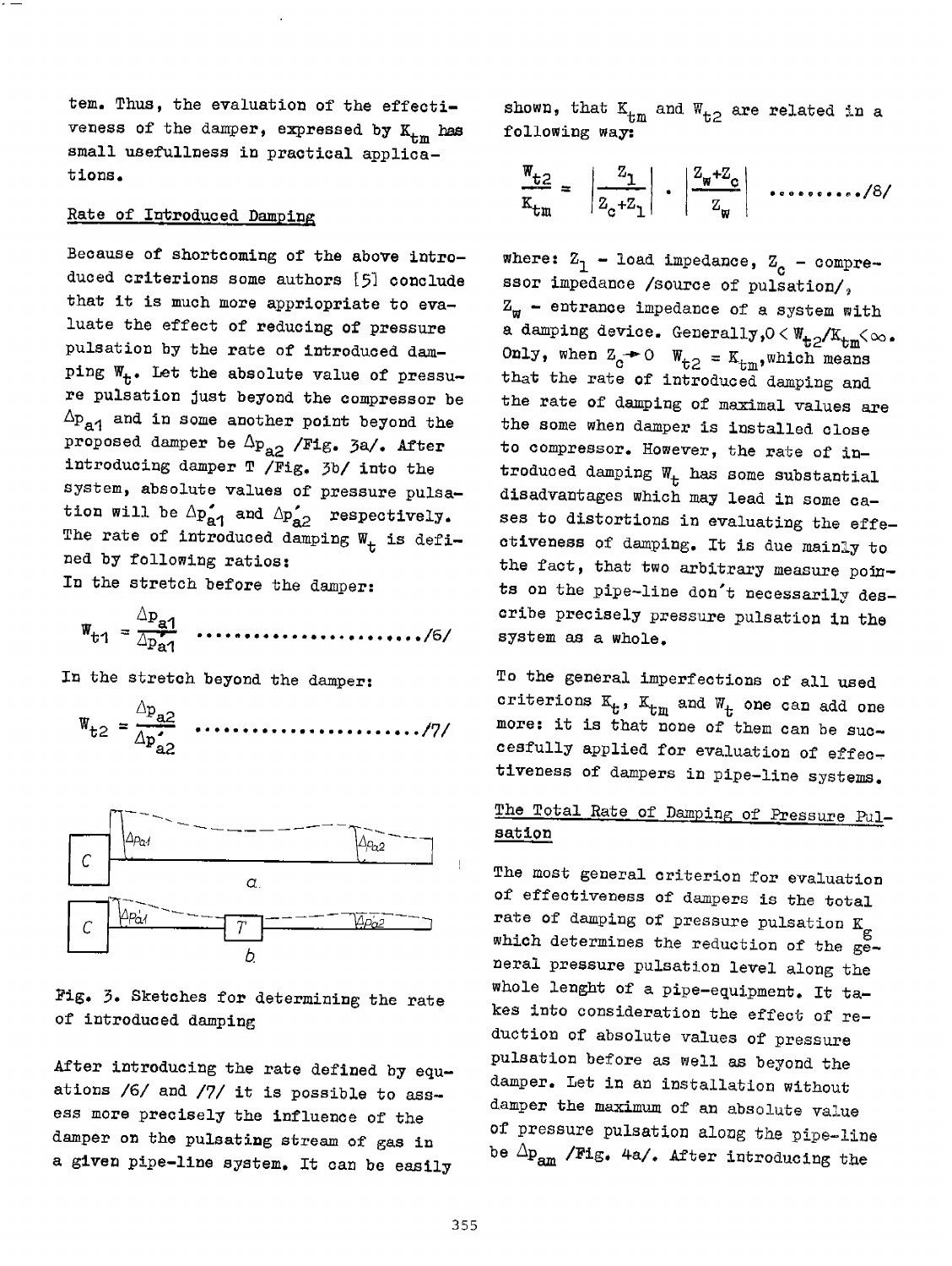damper let such maximum be  $\Delta p_{\text{amt}}$  /Fig. 4b/. The total rate of damping of pressure pulsation will then be defined as the following ratio:



Fig. 4. Sketches for determining the total rate of damping of pressure pulsation

The ground for evaluation of effectiveness of dampers by the total rate of damping *ot*  pressure pulsation  $K_{gr}$  is the knowledge of the change of absolute values of pressure pulsation along the pipe-line. First, one has to determine this without damper but with all elements of technological equipment and fitting. Then similiar evaluatiqn has to be performed on the system with <sup>a</sup> build-in proposed damper. Mastering of determining these changes in any installation as early as in the phase of its design makes it possible to select in the most optimal way pressure dampers for both, compression stations and single reciprocating compressors.

### EXAMPLE OF EVALUATION OF EFFECTIVENESS OF A DAMPING VESSEL

Fig. 5 shows diagrams of  $\Delta p_a = f/1/$  obtained by experimental investigations of influence of place of installation of a damper on its effectiveness, at 1100 rev/min. The experiments were carried out on an electric model of laboratory installation of compressed air, at the end of which was placed a strongly throttling valve  $\sqrt{Z_1} \cong \infty$ The volume of a damping vessel was  $\bar{V}$  =  $0$ ,0956  $\texttt{m}^{\prime}$ . The vessel was placed at following distances from a compressor:  $0,3$ ,  $1,875$  and  $5,525$  m. Table 1 contains the total rate of damping of pressure pulsation  $K_{\alpha}$ , the rate of damping  $K_{t}$ , the rate of damping of maximal values  $K_{t,m}$  and maximal rates of pressure fluctuation in a pipe-line beyond the vessel  $\delta_{\mathbf{m}}$ .

| Tabl |  |
|------|--|
|------|--|

|                                                        |                        |            | .                 |             |  |
|--------------------------------------------------------|------------------------|------------|-------------------|-------------|--|
| Distance of dam-<br>ping vessel from<br>compressor /m/ | Έ                      | $K_t$      | `tm               | $5_{\rm m}$ |  |
| 0.3                                                    | 2,90                   | $3,54$ 5,0 |                   | 0,027       |  |
| 1,875                                                  | 1,57                   |            | 0, 95 3, 52 0, 07 |             |  |
| 5,325                                                  | [0,456]0,70]5,02]0,295 |            |                   |             |  |

From the curves of  $\Delta p_a = f/l /$  it can be easily seen how important influence on the effectiveness has the place of installation of a damping vessel. Evaluation of effectiveness of a damping vessel using rate of damping loses its sense in case of the greatest distance of a vessel from compressor. Absolute values of pressure pulsation measured 0,15 m before and beyond the damping vessel are 0,24 and 0,345 bar respectively. Their absolute values don't give the proper idea about the level of pressure pulsation in a pipeline consequently, the value of  $K_+ = 0.70$ means, that between these two sections an amplification almost doubles. It can be easily checked that the measurement of absolute values of pressure pulsation at different distances before and beyond the damper gives completely different results. The rate of damping of maximum values  $K_{tm} = 3,02$  means that damping vessel damps maximal pressure pulsation. But it says nothing about their absolute values and reasonableness of applying the dam<sup>p</sup>ing vessel. On the other hand the total rate of damping of pressure pulsation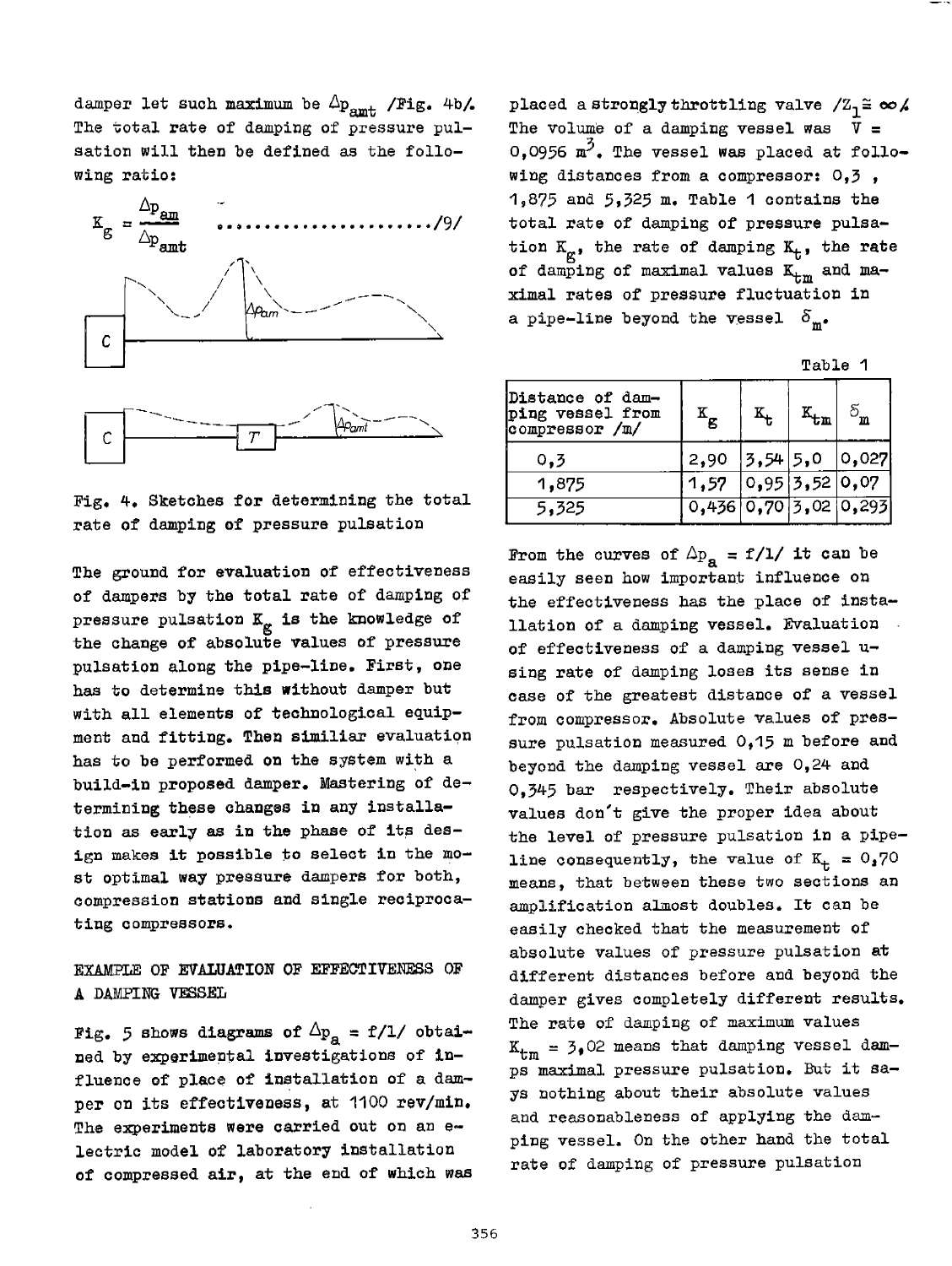

Fig. 5. Diagrams of  $\Delta p_a$  = f/1/ for different distances of a damping vessel from compressor at 1100 rev/miD: 1 - outlet pipe-line without damping vessel,  $2$  - damping vessel at  $0, 3$  m,  $3$  - damping vessel at 1,875 m, 4 - damping vessel at  $5,325$  m